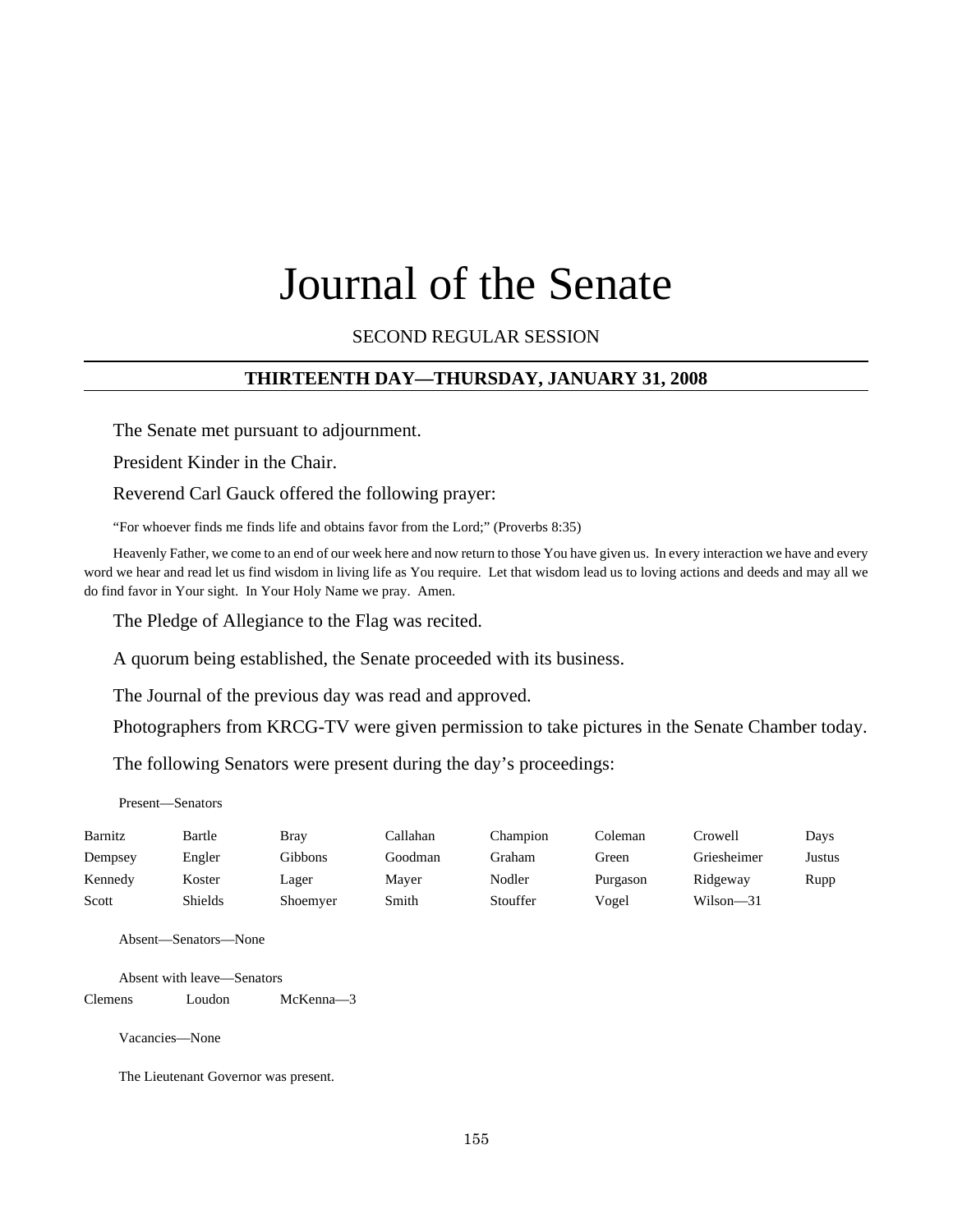#### **RESOLUTIONS**

Senator Crowell offered Senate Resolution No. 1647, regarding James A. Rust, Cape Girardeau, which was adopted.

On behalf of Senator Clemens, Senator Shields offered Senate Resolution No. 1648, regarding Kaitlyn Treece, Ozark, which was adopted.

Senator Champion offered Senate Resolution No. 1649, regarding Jean Twitty, Springfield, which was adopted.

Senator Graham offered Senate Resolution No. 1650, regarding Penelope L. Fadler, Hallsville, which was adopted.

Senator Ridgeway offered Senate Resolution No. 1651, regarding Taran Ray Winnie, Kearney, which was adopted.

Senator Kennedy offered Senate Resolution No. 1652, regarding Katherine K. "Katie" Wesselschmidt, Saint Louis, which was adopted.

Senator Coleman offered Senate Resolution No. 1653, regarding Frankie Muse Freeman, Esquire, St. Louis, which was adopted.

Senator Stouffer offered Senate Resolution No. 1654, regarding MicKayla Nilges, Lawson, which was adopted.

Senator Stouffer offered Senate Resolution No. 1655, regarding Aidyn Mary O'Daniel, Carbondale, Illinois, which was adopted.

Senator Stouffer offered Senate Resolution No. 1656, regarding the Class 2 State Champion Lawson High School Football Cardinals, which was adopted.

#### **INTRODUCTION OF BILLS**

The following Bills were read the 1st time and ordered printed:

**SB 1059**–By Engler.

An Act to repeal sections 339.100, 339.532, 339.549, 443.809, 443.810, 443.891, and 621.045, RSMo, and to enact in lieu thereof twelve new sections relating to mortgage fraud, with penalty provisions.

**SB 1060**–By Engler.

An Act to repeal sections 168.104, 168.114, 168.116, 168.118, 168.120, and 168.221, RSMo, and to enact in lieu thereof six new sections relating to public school teachers.

#### **SB 1061**–By Barnitz.

An Act to amend chapter 58, RSMo, by adding thereto one new section relating to the registration of coroners and their assistants.

**SB 1062**–By Barnitz, Shoemyer, Clemens, McKenna, Smith, Coleman, Graham, Engler, Bray, Justus, Green, Days, Griesheimer, Kennedy, Koster, Purgason, Gibbons, Goodman, Nodler and Callahan.

An Act to repeal sections 28.160, 41.950, 347.179, 351.047, 351.120, 351.125, 351.127, 351.145, 351.155, 351.484, 351.592, 351.594, 351.598, 351.602, 351.690, 355.016, 355.021, 355.066, 355.071,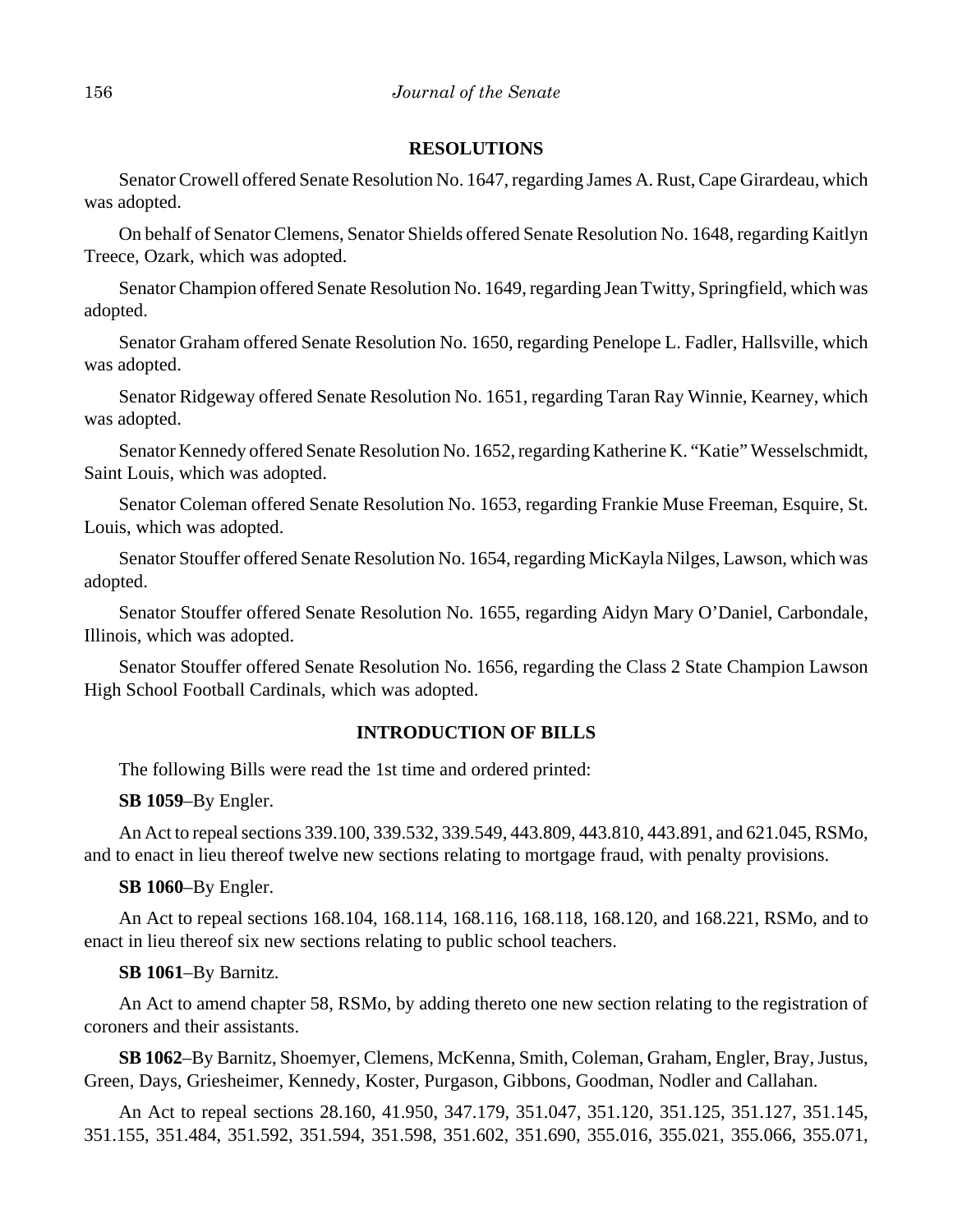355.176, 355.688, 355.706, 355.796, 355.806, 355.811, 355.821, 355.856, and 356.211, RSMo, and to enact in lieu thereof thirty new sections relating to corporate filings with the secretary of state.

## **SB 1063**–By Koster.

An Act to repeal sections 57.280, 195.202, 195.211, 195.417, 488.435, and 568.045, RSMo, and to enact in lieu thereof sixteen new sections relating to the Missouri methamphetamine project, with penalty provisions and an effective date for certain sections.

# **SB 1064**–By Dempsey.

An Act to repeal section 143.161, RSMo, and to enact in lieu thereof one new section relating to Missouri dependency exemptions.

## **SB 1065**–By Bartle.

An Act to repeal sections 306.125 and 306.903, RSMo, and to enact in lieu thereof two new sections relating to watercraft safety, with penalty provisions.

**SB 1066**–By Ridgeway, Shields, Callahan, Mayer and Smith.

An Act to repeal section 168.021, RSMo, and to enact in lieu thereof one new section relating solely to teacher certification.

**SB 1067**–By Ridgeway, Clemens, Scott, Shoemyer, Purgason, Crowell, Griesheimer, Callahan, Barnitz, Mayer, Engler and Vogel.

An Act to repeal section 302.020, RSMo, and to enact in lieu thereof one new section relating to protective headgear for operation of motorcycles or motortricycles, with penalty provisions.

# **SB 1068**–By Mayer.

An Act to amend chapter 338, RSMo, by adding thereto one new section relating to the pharmacy rebates fund.

## **SB 1069**–By Coleman.

An Act to amend chapter 143, RSMo, by adding thereto one new section relating to an income tax exemption for certain federal tax rebates, with an emergency clause.

## **SB 1070**–By Kennedy and Graham.

An Act to repeal section 84.120, RSMo, and to enact in lieu thereof one new section relating to physical assessment of certain police officers.

# **SB 1071**–By Smith.

An Act to repeal section 130.046, RSMo, and to enact in lieu thereof nine new sections relating to public financing of elections, with penalty provisions.

# **REPORTS OF STANDING COMMITTEES**

Senator Gibbons, Chairman of the Committee on Gubernatorial Appointments, submitted the following reports, reading of which was waived:

Mr. President: Your Committee on Gubernatorial Appointments, to which were referred the following appointments and reappointment, begs leave to report that it has considered the same and recommends that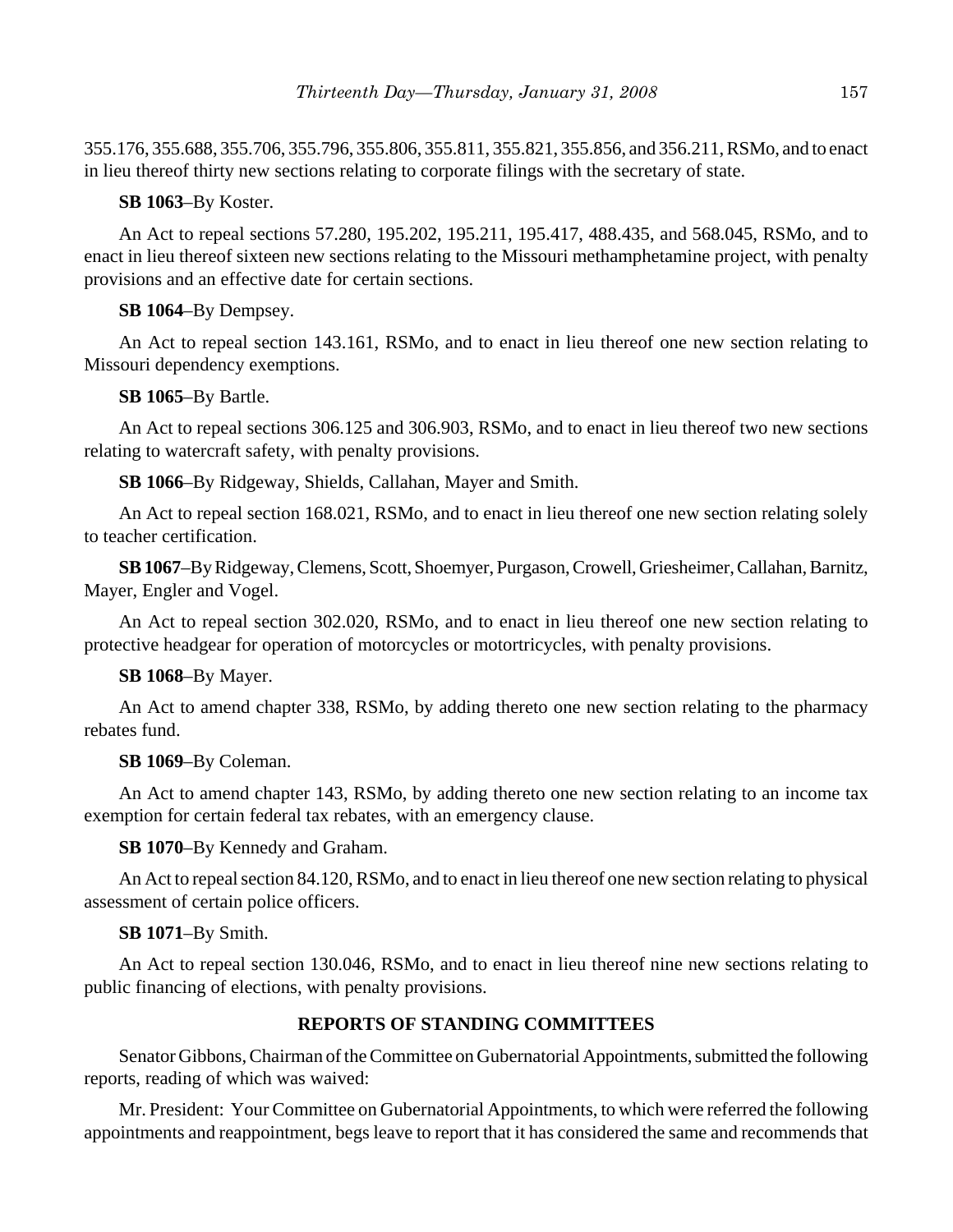the Senate do give its advice and consent to the following:

James M. Lakenan, III, and James D. Palmer, as members of the Seismic Safety Commission;

Also,

Samuel M. Hunter and Ben A. "Todd" Parnell, Democrats, as members of the Clean Water Commission;

Also,

Stephen C. Bradford, Heidi B. Miller and Shawn P. Griffin, as members of the MO HealthNet Oversight Committee;

Also,

Karlton B. Nash, Arthur R. Higgins, Curtis P. Wall, John A. Buchanan, Kenneth J. Schmidt, Larry L. Butler and Glen R. Kolkmeyer, as members of the Missouri Propane Gas Commission;

Also,

David L. Vlach, as a member of the Mental Health Commission;

Also,

Christopher S. Stigall, as a member of the Amber Alert System Oversight Committee;

Also,

Lydia H. McEvoy, Julie A. Robinson, Kathleen Y. Hampton and Richard B. Hicks, as members of the Child Abuse and Neglect Review Board;

Also,

Joseph V. Knodell, Republican, as a member of the Board of Probation and Parole;

Also,

Mary Anne Brown, Republican, as a member of the State Board of Senior Services;

Also,

John P. Orr, Democrat, as a member of the Elevator Safety Board;

Also,

Doris J. Carter, as a member of the Coordinating Board for Higher Education;

Also,

Mark R. Edwards and Jennifer M. Charleston, as members of the Peace Officer Standards and Training Commission;

Also,

Robert J. Weber, as a member of the Board of Boiler and Pressure Vessel Rules;

Also,

Richard A. Walter, Independent, as a member of the Missouri Southern State University Board of Governors;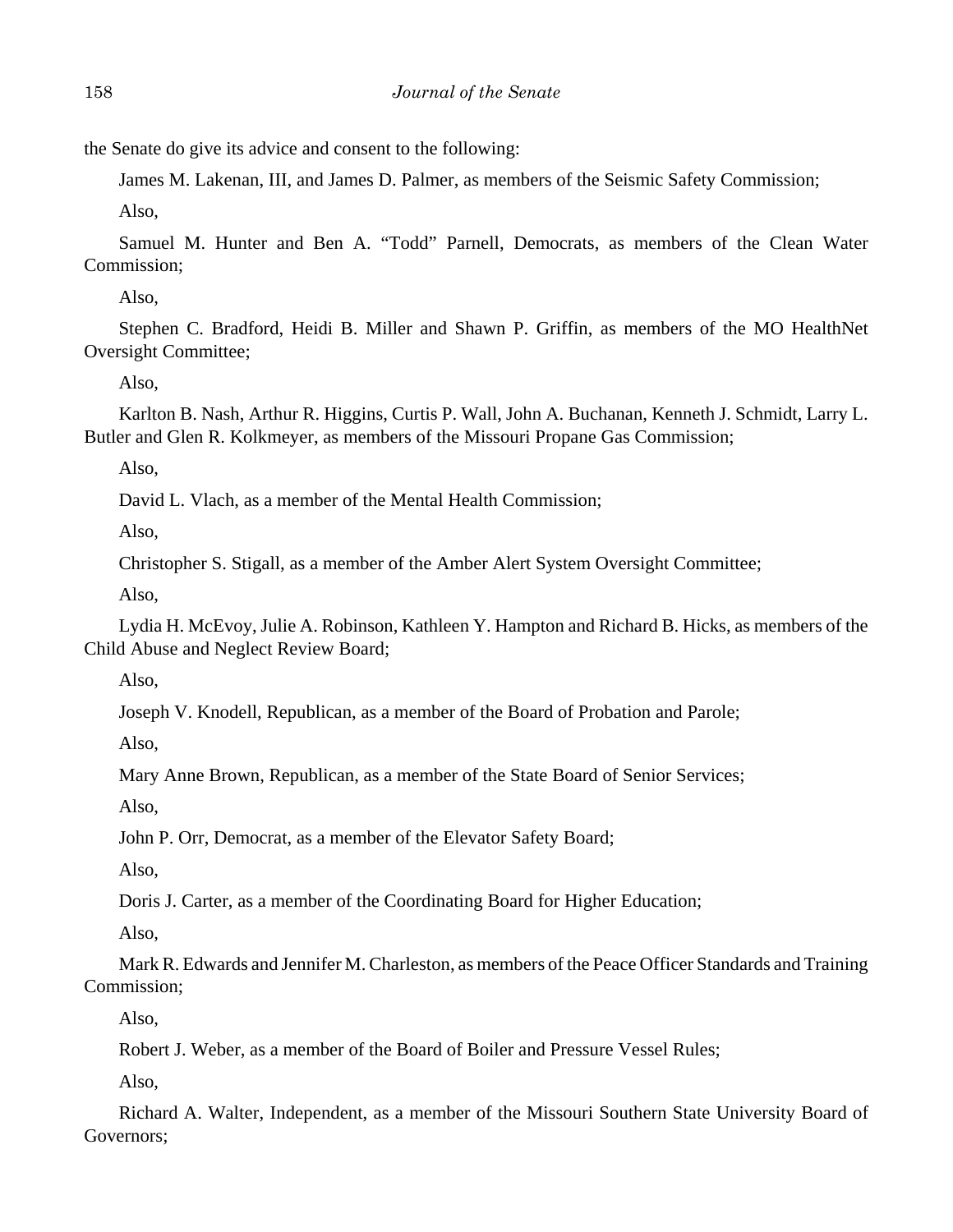Also,

Anton H. Luetkemeyer, as student representative of the University of Missouri Board of Curators;

Also,

Omar D. Davis, as the Director of the Department of Revenue;

Also,

Richard "Rick" Sullivan, Jr., as Chief Executive Officer of the Transitional School District of Saint Louis City;

Also,

John C. Hilton, as a member of the Truman State University Board of Governors;

Also,

James R. Asahl, as a member of the Advisory Committee for 911 Service Oversight.

Senator Gibbons requested unanimous consent of the Senate to vote on the above reports in one motion, which request was denied.

Senator Engler assumed the Chair.

Mr. President: Your Committee on Gubernatorial Appointments, to which was referred the appointment of James M. Lakenan, III, as a member of the Seismic Safety Commission, begs leave to report that it has considered the same and recommends that the Senate do give its advice and consent to said appointment.

Senator Crowell moved that the Committee Report be adopted and the Senate do give its advice and consent to the above appointment, which motion prevailed.

Also,

Mr. President: Your Committee on Gubernatorial Appointments, to which was referred the appointment of Samuel M. Hunter, Democrat, as a member of the Clean Water Commission, begs leave to report that it has considered the same and recommends that the Senate do give its advice and consent to said appointment.

Senator Crowell moved that the Committee Report be adopted and the Senate do give its advice and consent to the above appointment.

At the request of Senator Crowell, the above motion was withdrawn.

Senator Gibbons requested unanimous consent of the Senate to have the balance of the committee reports returned to the Committee on Gubernatorial Appointments, which request was granted.

Senator Ridgeway assumed the Chair.

## **SECOND READING OF SENATE BILLS**

The following Bills and Joint Resolution were read the 2nd time and referred to the Committees indicated:

**SB 1039**—Economic Development, Tourism and Local Government.

**SB 1040**—Agriculture, Conservation, Parks and Natural Resources.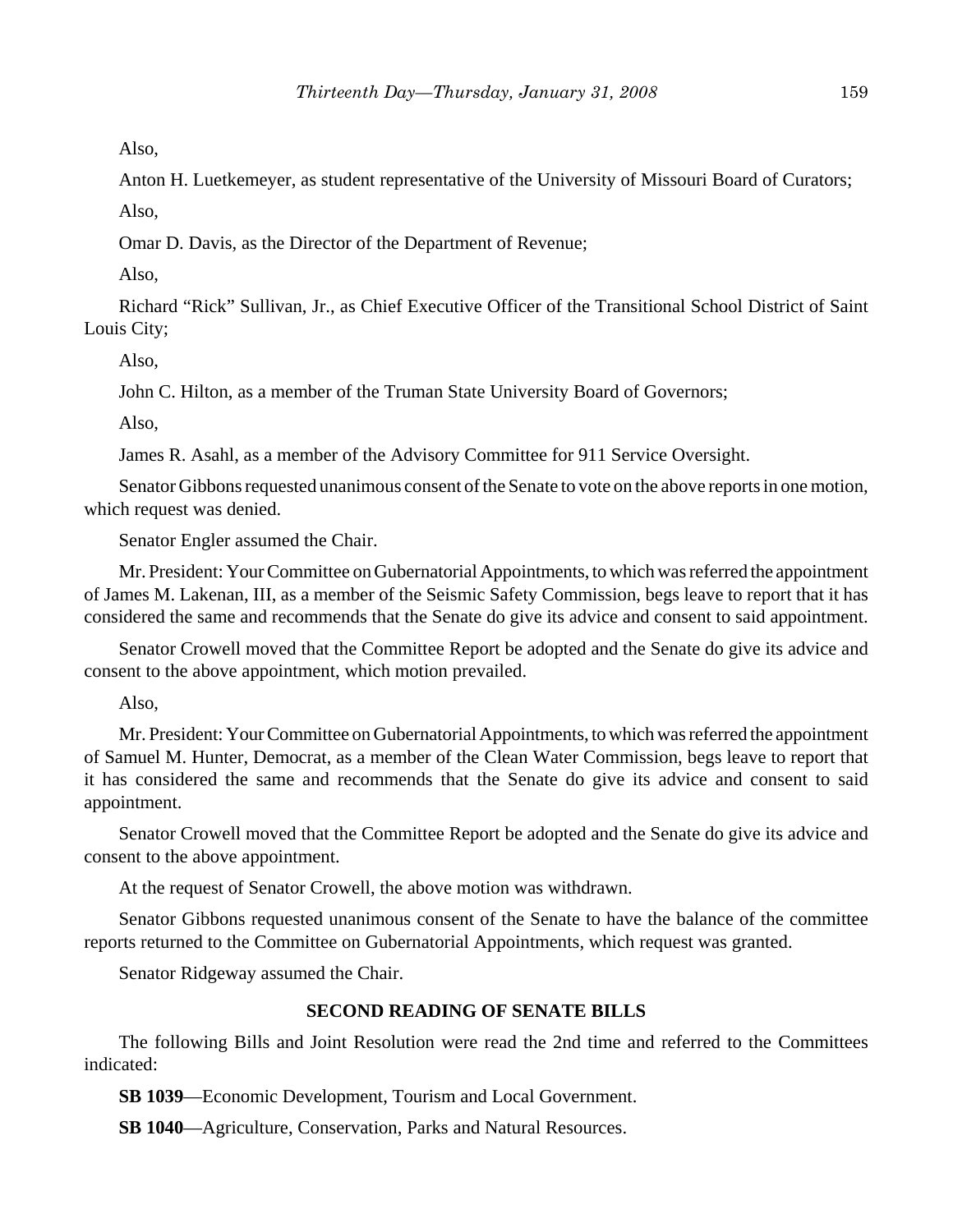- **SB 1041**—Commerce, Energy and the Environment.
- **SB 1042**—Pensions, Veterans' Affairs and General Laws.
- **SB 1043**—Health and Mental Health.
- **SB 1044**—Economic Development, Tourism and Local Government.
- **SB 1046**—Pensions, Veterans' Affairs and General Laws.
- **SB 1047**—Education.
- **SB 1048**—Commerce, Energy and the Environment.
- **SB 1049**—Ways and Means.
- **SB 1050**—Judiciary and Civil and Criminal Jurisprudence.
- **SB 1051**—Seniors, Families and Public Health.
- **SB 1052**—Ways and Means.
- **SB 1053**—Judiciary and Civil and Criminal Jurisprudence.
- **SB 1054**—Judiciary and Civil and Criminal Jurisprudence.
- **SB 1055**—Small Business, Insurance and Industrial Relations.
- **SB 1056**—Financial and Governmental Organizations and Elections.
- **SB 1057**—Transportation.
- **SB 1058**—Judiciary and Civil and Criminal Jurisprudence.
- **SJR 45**—Agriculture, Conservation, Parks and Natural Resources.

#### **COMMUNICATIONS**

Senator Shields submitted the following:

January 31, 2008 Ms. Terry Spieler Secretary of the Senate State Capitol, Office 325 Jefferson City, MO 65101

Dear Ms. Spieler:

The Rules, Joint Rules, Resolutions and Ethics Committee has previously approved the 94th General Assembly's Senate Majority Caucus.

Please add the following member to the caucus:

• Senator Tom Dempsey

Sincerely, /s/ Charlie Charlie Shields

On motion of Senator Shields, the Senate adjourned until 4:00 p.m., Monday, February 4, 2008.